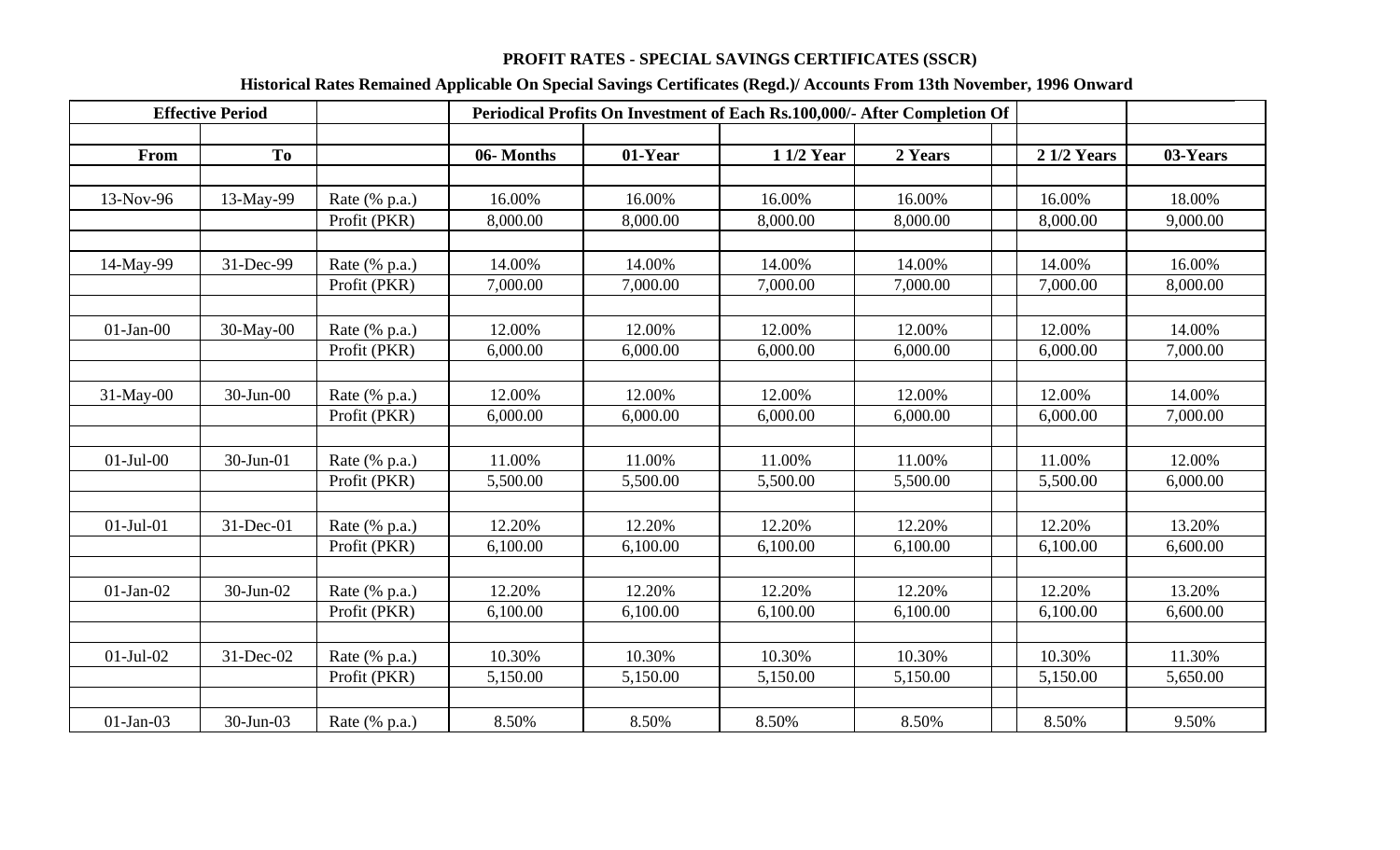|                 |              | Profit (PKR)  | 4,250.00 | 4,250.00 | 4,250.00 | 4,250.00 | 4,250.00 | 4,750.00 |
|-----------------|--------------|---------------|----------|----------|----------|----------|----------|----------|
|                 |              |               |          |          |          |          |          |          |
| $01-Jul-03$     | 31-Dec-03    | Rate (% p.a.) | 7.50%    | 7.50%    | 7.50%    | 7.50%    | 7.50%    | 8.50%    |
|                 |              | Profit (PKR)  | 3,750.00 | 3,750.00 | 3,750.00 | 3,750.00 | 3,750.00 | 4,250.00 |
|                 |              |               |          |          |          |          |          |          |
| $01-Jan-04$     | 30-Jun-04    | Rate (% p.a.) | 7.00%    | 7.00%    | 7.00%    | 7.00%    | 7.00%    | 8.00%    |
|                 |              | Profit (PKR)  | 3,500.00 | 3,500.00 | 3,500.00 | 3,500.00 | 3,500.00 | 4,000.00 |
|                 |              |               |          |          |          |          |          |          |
| $01-Jul-04$     | 31-Dec-04    | Rate (% p.a.) | 6.80%    | 6.80%    | 6.80%    | 6.80%    | 6.80%    | 7.70%    |
|                 |              | Profit (PKR)  | 3,400.00 | 3,400.00 | 3,400.00 | 3,400.00 | 3,400.00 | 3,850.00 |
|                 |              |               |          |          |          |          |          |          |
| $01-Jan-05$     | 30-Jun-05    | Rate (% p.a.) | 6.80%    | 6.80%    | 6.80%    | 6.80%    | 6.80%    | 7.70%    |
|                 |              | Profit (PKR)  | 3,400.00 | 3,400.00 | 3,400.00 | 3,400.00 | 3,400.00 | 3,850.00 |
|                 |              |               |          |          |          |          |          |          |
| $01-Jul-05$     | 04-Jun-06    | Rate (% p.a.) | 8.40%    | 8.40%    | 8.40%    | 8.40%    | 8.40%    | 9.60%    |
|                 |              | Profit (PKR)  | 4,200.00 | 4,200.00 | 4,200.00 | 4,200.00 | 4,200.00 | 4,800.00 |
|                 |              |               |          |          |          |          |          |          |
| $05$ -Jun- $06$ | $22-Jun-07$  | Rate (% p.a.) | 9.00%    | 9.00%    | 9.00%    | 9.00%    | 9.00%    | 10.00%   |
|                 |              | Profit (PKR)  | 4,500.00 | 4,500.00 | 4,500.00 | 4,500.00 | 4,500.00 | 5,000.00 |
|                 |              |               |          |          |          |          |          |          |
| $23$ -Jun-07    | $23$ -Jun-08 | Rate (% p.a.) | 9.00%    | 9.00%    | 9.00%    | 9.00%    | 9.00%    | 10.50%   |
|                 |              | Profit (PKR)  | 4,500.00 | 4,500.00 | 4,500.00 | 4,500.00 | 4,500.00 | 5,250.00 |
|                 |              |               |          |          |          |          |          |          |
| 24-Jun-08       | $30-Sep-08$  | Rate (% p.a.) | 11.00%   | 11.00%   | 11.00%   | 11.00%   | 11.00%   | 12.50%   |
|                 |              | Profit (PKR)  | 5,500.00 | 5,500.00 | 5,500.00 | 5,500.00 | 5,500.00 | 6,250.00 |
|                 |              |               |          |          |          |          |          |          |
| 01-Oct-08       | 31-Nov-08    | Rate (% p.a.) | 12.8%    | 12.8%    | 12.8%    | 12.8%    | 12.8%    | 14%      |
|                 |              | Profit (PKR)  | 6400     | 6400     | 6400     | 6400     | 6400     | 7000.00  |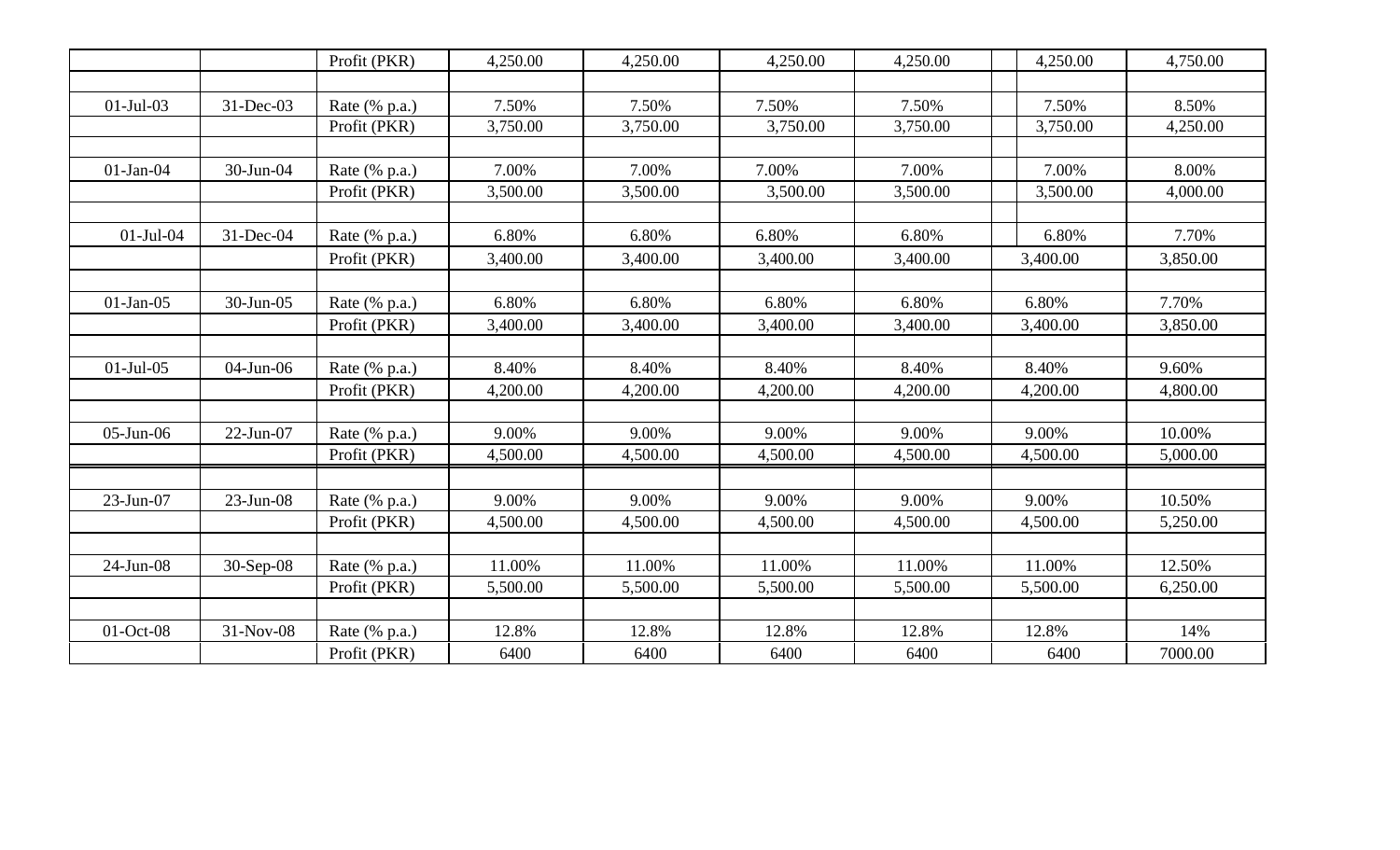| $01$ -Dec-08 | 31-Mar-09       |               |        |        |        |        |        |         |
|--------------|-----------------|---------------|--------|--------|--------|--------|--------|---------|
|              |                 | Profit (PKR)  | 7200   | 7200   | 7200   | 7200   | 7200   | 7600.00 |
| $01-Apr-09$  | 30-Jun-09       |               |        |        |        |        |        |         |
|              |                 | Profit (PKR)  | 6500   | 6500   | 6500   | 6500   | 6500   | 7100.00 |
| $01-Jul-09$  | $30-Sep-10$     |               |        |        |        |        |        |         |
|              |                 | Profit (PKR)  | 5800   | 5800   | 5800   | 5800   | 5800   | 6000.00 |
|              |                 |               |        |        |        |        |        |         |
| $01-Oct-10$  | 31-Dec-10       | Rate (% p.a.) | 12%    | 12%    | 12%    | 12%    | 12%    | 12.80%  |
|              |                 | Profit (PKR)  | 6000   | 6000   | 6000   | 6000   | 6000   | 6400    |
|              |                 |               |        |        |        |        |        |         |
| $01-Jan-11$  | 30-Sep-11       | Rate (% p.a.) | 13.20% | 13.20% | 13.20% | 13.20% | 13.20% | 14.00%  |
|              |                 | Profit (PKR)  | 6600   | 6600   | 6600   | 6600   | 6600   | 7000    |
|              |                 |               |        |        |        |        |        |         |
| 01-Oct-11    | 31-Dec-11       | Rate (% p.a.) | 12.40% | 12.40% | 12.40% | 12.40% | 12.40% | 13.00%  |
|              |                 | Profit (PKR)  | 6200   | 6200   | 6200   | 6200   | 6200   | 6500    |
|              |                 |               |        |        |        |        |        |         |
| $01-Jan-12$  | 31-Mar-12       | Rate (% p.a.) | 11.60% | 11.60% | 11.60% | 11.60% | 11.60% | 12.00%  |
|              |                 | Profit (PKR)  | 5800   | 5800   | 5800   | 5800   | 5800   | 6000    |
|              |                 |               |        |        |        |        |        |         |
| $01-Apr-12$  | $30$ -Jun- $12$ | Rate (% p.a.) | 11.80% | 11.80% | 11.80% | 11.80% | 11.80% | 12.20%  |
|              |                 | Profit (PKR)  | 5900   | 5900   | 5900   | 5900   | 5900   | 6100    |
|              |                 |               |        |        |        |        |        |         |
| $01-Jul-12$  | 26-Aug-12       | Rate (% p.a.) | 11.90% | 11.90% | 11.90% | 11.90% | 11.90% | 12.60%  |
|              |                 | Profit (PKR)  | 5950   | 5950   | 5950   | 5950   | 5950   | 6300    |
|              |                 |               |        |        |        |        |        |         |
| 27-Aug-12    | 11-Oct-12       | Rate (% p.a.) | 10.70% | 10.70% | 10.70% | 10.70% | 10.70% | 11.30%  |
|              |                 | Profit (PKR)  | 5350   | 5350   | 5350   | 5350   | 5350   | 5650    |
|              |                 |               |        |        |        |        |        |         |
| 12-Oct-12    | 31-Dec-12       | Rate (% p.a.) | 9.90%  | 9.90%  | 9.90%  | 9.90%  | 9.90%  | 10.50%  |
|              |                 | Profit (PKR)  | 4950   | 4950   | 4950   | 4950   | 4950   | 5250    |
|              |                 |               |        |        |        |        |        |         |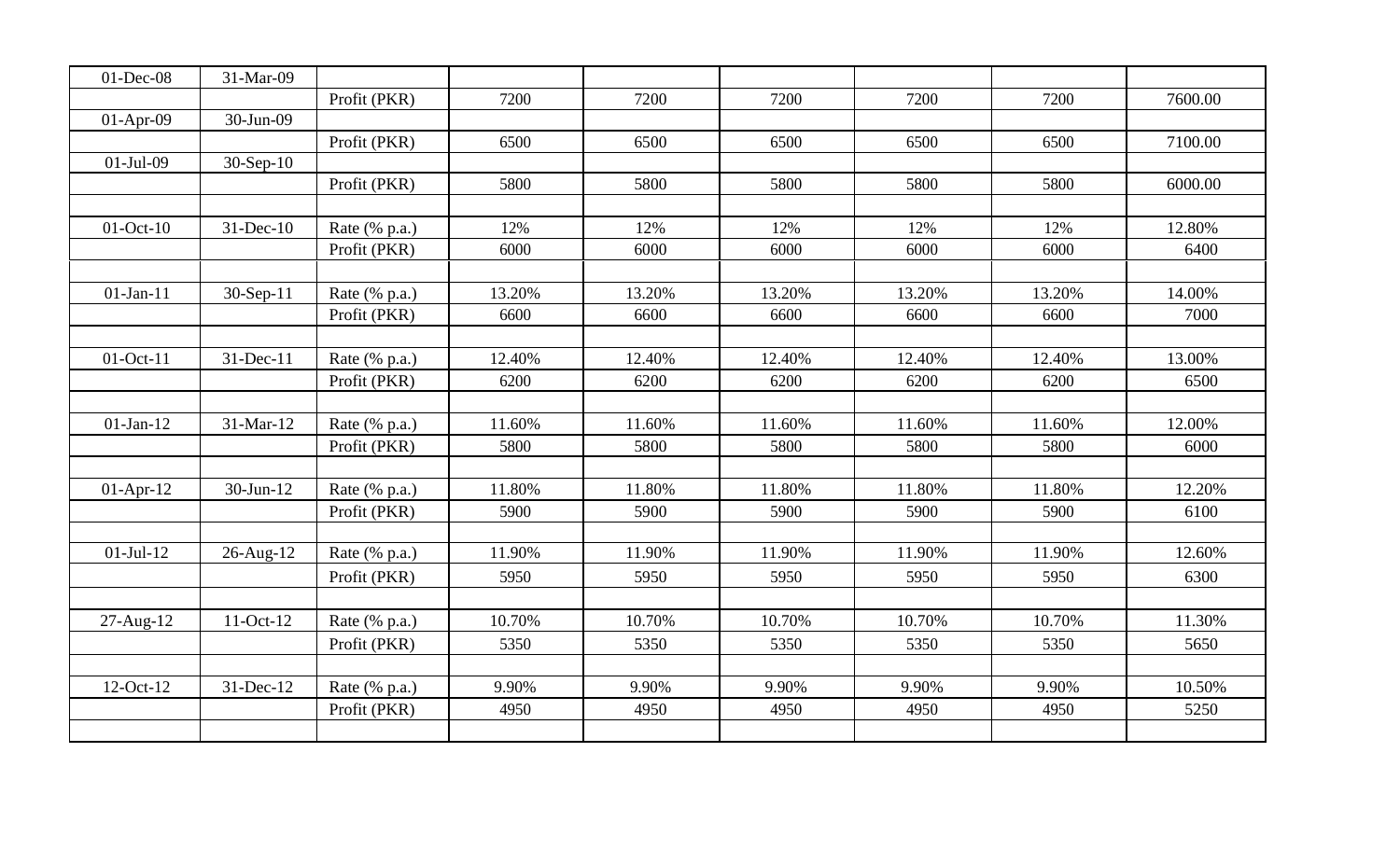| $01-Jan-13$     | 30-Jun-13   | Rate (% p.a.) | 9.70%  | 9.70%  | 9.70%  | 9.70%  | 9.70%  | 10.30% |
|-----------------|-------------|---------------|--------|--------|--------|--------|--------|--------|
|                 |             | Profit (PKR)  | 4850   | 4850   | 4850   | 4850   | 4850   | 5150   |
|                 |             |               |        |        |        |        |        |        |
| $01-Jul-13$     | 30-Sep-13   | Rate (% p.a.) | 8.80%  | 8.80%  | 8.80%  | 8.80%  | 8.80%  | 9.50%  |
|                 |             | Profit (PKR)  | 4400   | 4400   | 4400   | 4400   | 4400   | 4750   |
|                 |             |               |        |        |        |        |        |        |
| $01-Oct-13$     | 31-Dec-13   | Rate (% p.a.) | 10.60% | 10.60% | 10.60% | 10.60% | 10.60% | 11.50% |
|                 |             | Profit (PKR)  | 5300   | 5300   | 5300   | 5300   | 5300   | 5750   |
|                 |             |               |        |        |        |        |        |        |
| $01$ -Jan-14    | 30-Sep-14   | Rate (% p.a.) | 11.40% | 11.40% | 11.40% | 11.40% | 11.40% | 12.00% |
|                 |             | Profit (PKR)  | 5700   | 5700   | 5700   | 5700   | 5700   | 6000   |
|                 |             |               |        |        |        |        |        |        |
| $01$ -Oct-14    | 30-Nov-14   | Rate (% p.a.) | 11.60% | 11.60% | 11.60% | 11.60% | 11.60% | 13.40% |
|                 |             | Profit (PKR)  | 5800   | 5800   | 5800   | 5800   | 5800   | 6700   |
|                 |             |               |        |        |        |        |        |        |
| $01$ -Dec-14    | 31-Jan-15   | Rate (% p.a.) | 9.60%  | 9.60%  | 9.60%  | 9.60%  | 9.60%  | 11.20% |
|                 |             | Profit (PKR)  | 4800   | 4800   | 4800   | 4800   | 4800   | 5600   |
|                 |             |               |        |        |        |        |        |        |
| $01$ -Feb- $15$ | 31-Mar-15   | Rate (% p.a.) | 8.20%  | 8.20%  | 8.20%  | 8.20%  | 8.20%  | 9.70%  |
|                 |             | Profit (PKR)  | 4100   | 4100   | 4100   | 4100   | 4100   | 4850   |
|                 |             |               |        |        |        |        |        |        |
| $01-Apr-15$     | 31-May-15   | Rate (% p.a.) | 7.60%  | 7.60%  | 7.60%  | 7.60%  | 7.60%  | 8.80%  |
|                 |             | Profit (PKR)  | 3800   | 3800   | 3800   | 3800   | 3800   | 4400   |
|                 |             |               |        |        |        |        |        |        |
| $01$ -Jun-15    | $31-Jul-15$ | Rate (% p.a.) | 6.80%  | 6.80%  | 6.80%  | 6.80%  | 6.80%  | 8.00%  |
|                 |             | Profit (PKR)  | 3400   | 3400   | 3400   | 3400   | 3400   | 4000   |
|                 |             |               |        |        |        |        |        |        |
| $01$ -Aug-15    | $30-Sep-15$ | Rate (% p.a.) | 7.40%  | 7.40%  | 7.40%  | 7.40%  | 7.40%  | 8.80%  |
|                 |             | Profit (PKR)  | 3700   | 3700   | 3700   | 3700   | 3700   | 4400   |
|                 |             |               |        |        |        |        |        |        |
| 01-Oct-15       | 30-Nov-15   | Rate (% p.a.) | 6.80%  | 6.80%  | 6.80%% | 6.80%  | 6.80%  | 8.00%  |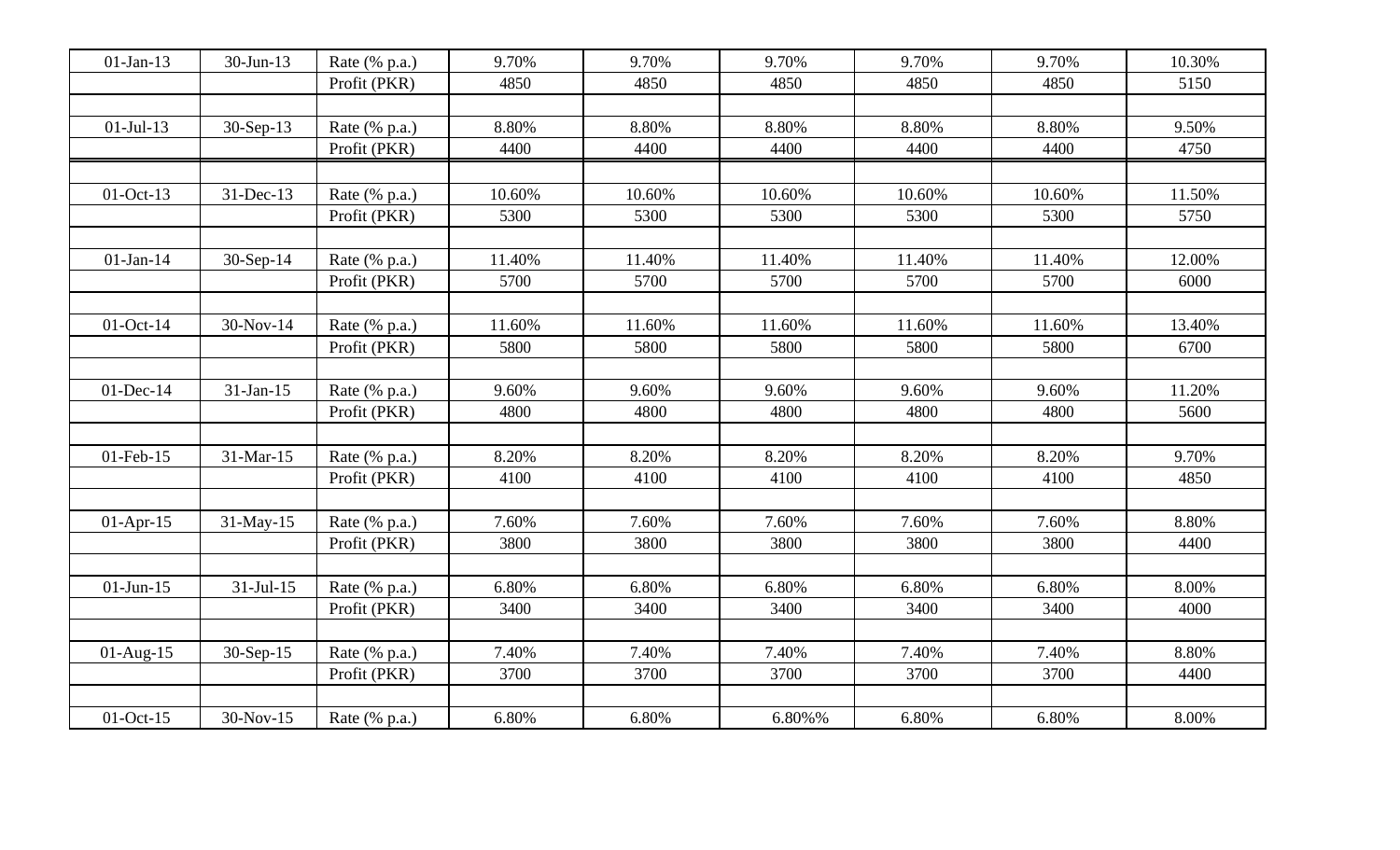|              |              | Profit (PKR)  | 3400  | 3400  | 3400   | 3400   | 3400  | 4000  |
|--------------|--------------|---------------|-------|-------|--------|--------|-------|-------|
|              |              |               |       |       |        |        |       |       |
| $01$ -Dec-15 | 31-Jan-16    | Rate (% p.a.) | 6.40% | 6.40% | 6.40%% | 6.40%  | 6.40% | 7.60% |
|              |              | Profit (PKR)  | 3200  | 3200  | 3200   | 3200   | 3200  | 3800  |
|              |              |               |       |       |        |        |       |       |
| 01-Feb-16    | 31-Mar-16    | Rate (% p.a.) | 6.00% | 6.00% | 6.00%  | 6.00%% | 6.00% | 6.80% |
|              |              | Profit (PKR)  | 3000  | 3000  | 3000   | 3000   | 3000  | 3400  |
|              |              |               |       |       |        |        |       |       |
| $01-Apr-16$  | 31-May-16    | Rate (% p.a.) | 6.00% | 6.00% | 6.00%  | 6.00%% | 6.00% | 6.40% |
|              |              | Profit (PKR)  | 3000  | 3000  | 3000   | 3000   | 3000  | 3200  |
|              |              |               |       |       |        |        |       |       |
| $01-Jun-16$  | $31-Jul-16$  | Rate (% p.a.) | 6.00% | 6.00% | 6.00%  | 6.00%% | 6.00% | 6.80% |
|              |              | Profit (PKR)  | 3000  | 3000  | 3000   | 3000   | 3000  | 3400  |
|              |              |               |       |       |        |        |       |       |
| $01-Aug-16$  | 30-Sep-16    | Rate (% p.a.) | 5.80% | 5.80% | 5.80%  | 5.80%  | 5.80% | 6.00% |
|              |              | Profit (PKR)  | 2900  | 2900  | 2900   | 2900   | 2900  | 3000  |
|              |              |               |       |       |        |        |       |       |
| $01-Oct-16$  | 31-Jan-17    | Rate (% p.a.) | 5.80% | 5.80% | 5.80%  | 5.80%  | 5.80% | 6.20% |
|              |              | Profit (PKR)  | 2900  | 2900  | 2900   | 2900   | 2900  | 3100  |
|              |              |               |       |       |        |        |       |       |
| 01-Feb-17    | $30-Apr-18$  | Rate (% p.a.) | 6%    | 6%    | 6%     | 6%     | 6%    | 6.20% |
|              |              | Profit (PKR)  | 3000  | 3000  | 3000   | 3000   | 3000  | 3100  |
|              |              |               |       |       |        |        |       |       |
| 01-May-18    | $30$ -Jun-18 | Rate (% p.a.) | 6.60% | 6.60% | 6.60%  | 6.60%  | 6.60% | 7.80% |
|              |              | Profit (PKR)  | 3300  | 3300  | 3300   | 3300   | 3300  | 3900  |
|              |              |               |       |       |        |        |       |       |
|              |              | Rate (% p.a.) | 6.80% | 6.80% | 6.80%  | 6.80%  | 6.80% | 8.60% |
| $01-Jul-18$  | $31-Aug-18$  | Profit (PKR)  | 3400  | 3400  | 3400   | 3400   | 3400  | 4300  |
|              |              | Rate (% p.a.) | 7.60% | 7.60% | 7.60%  | 7.60%  | 7.60% | 9.20% |
| $01-Sep-18$  | 31-Oct-18    | Profit (PKR)  | 3800  | 3800  | 3800   | 3800   | 3800  | 4600  |